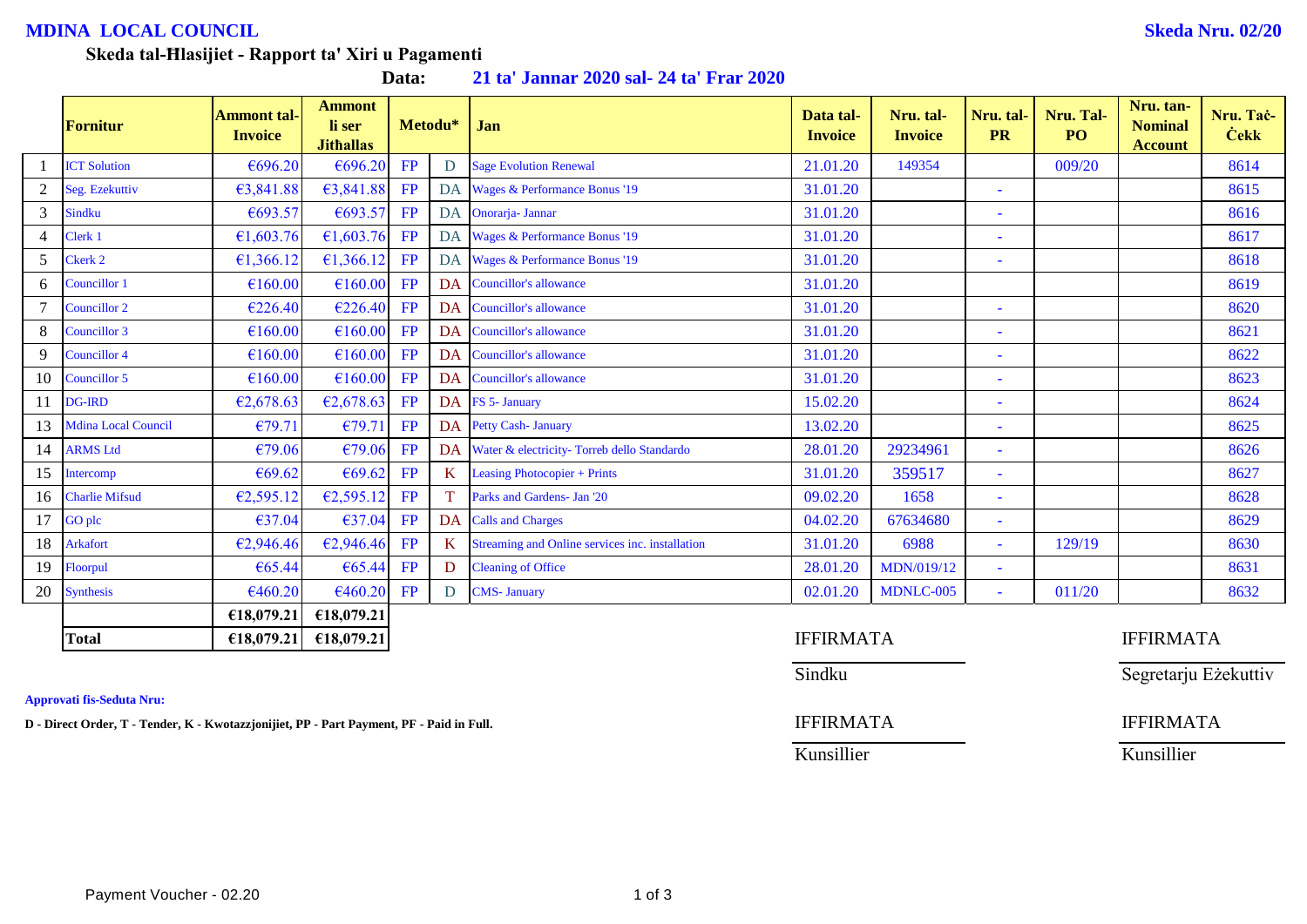# **MDINA LOCAL COUNCIL Skeda Nru. 02/20**

# **Skeda tal-Ħlasijiet - Rapport ta' Xiri u Pagamenti**

**Data: 21 ta' Jannar 2020 sal- 24 ta' Frar 2020**

|    | <b>Fornitur</b>             | <b>Ammont tal-</b><br><b>Invoice</b> | tiffranka                                 |    | Metodu*      | Deskrizzjoni                                                                | Data tal-<br><b>Invoice</b> | Nru. tal-<br><b>Invoice</b> | Nru. tal-<br><b>PR</b> | Nru. Tal-<br>P <sub>O</sub> | Nru. tan-<br><b>Nominal</b><br><b>Account</b> | Nru. Tač-<br><b>Cekk</b> |
|----|-----------------------------|--------------------------------------|-------------------------------------------|----|--------------|-----------------------------------------------------------------------------|-----------------------------|-----------------------------|------------------------|-----------------------------|-----------------------------------------------|--------------------------|
| 21 | <b>PC Options Ltd</b>       | €999.00                              | €999.00                                   | FP | K            | HP 24-i5-9400T Computer                                                     | 28.01.20                    | 54369                       |                        | 012/20                      |                                               | 8633                     |
| 22 | Calleja                     | €364.20                              | €364.20                                   | FP | D            | <b>LED Bulbs</b>                                                            | 24.01.20                    | 70077008                    |                        | 007/20                      |                                               | 8634                     |
| 23 | Penuel                      | €50.02                               | €50.02                                    | FP | D            | ironmongery items                                                           | 09.12.19                    | 1215                        |                        | 008/20                      |                                               | 8635                     |
| 24 | <b>WM Environmental Ltd</b> | €914.08                              | €914.08                                   | FP | T.           | <b>Waste Collection- December</b>                                           | 16.01.20                    | <b>WM0027</b>               |                        |                             |                                               | 8636                     |
| 25 | <b>WM Environmental Ltd</b> | €914.08                              | €914.08                                   | FP | T.           | <b>Waste Collection- Jannar</b>                                             | 03.02.20                    | <b>WM0028</b>               |                        |                             |                                               | 8636                     |
| 26 | <b>Mark Bonello</b>         | €177.00                              | €177.00                                   | FP | D            | Kolonna                                                                     | 25.11.19                    | 5098                        |                        | 110/2019                    |                                               | 8637                     |
| 27 | Koptasin                    | €1,918.58                            | €1,918.58                                 | FP | D            | <b>Road markings</b>                                                        | 27.01.20                    | 26127                       |                        | 010/20                      |                                               | 8638                     |
| 28 | Koptasin                    | €58.29                               | €58.29                                    | FP | D            | <b>Traffic signs</b>                                                        | 18.12.19                    | 26092                       |                        |                             |                                               | 8638                     |
| 29 | Koptasin                    | €131.15                              | €131.15                                   | FP | D            | <b>Traffic signs</b>                                                        | 18.12.19                    | 26091                       |                        |                             |                                               | 8638                     |
| 30 | Wasteserv                   | €115.16                              | €115.16                                   | FP | DA           | <b>Tipping fees</b>                                                         | 15.01.20                    | 94825                       |                        |                             |                                               | 8639                     |
| 31 | Wasteserv                   | €50.03                               | €50.03                                    | FP | DA           | <b>Tipping fees</b>                                                         | 02.01.20                    | 94482                       |                        |                             |                                               | 8639                     |
| 32 | <b>Sant Minibus service</b> | €993.56                              | €993.56                                   | FP | D            | <b>Transport services Chinese delegation, Medieval and Harga</b><br>Anzjani | 13.01.20                    | 001/2020                    |                        | 110/19;<br>85/19; 69/19     |                                               | 8640                     |
| 33 | <b>Jason Gauci</b>          | €50.00                               | €50.00                                    | FP | D            | <b>Haystags</b>                                                             | 20.12.19                    | 27318                       |                        |                             |                                               | 8641                     |
| 34 | <b>Complete Supplies</b>    | €108.91                              | €108.91                                   | FP | D            | <b>Stationery</b>                                                           | 29.01.20                    | 31581                       |                        | 13/20                       |                                               | 8642                     |
| 35 | <b>Complete Supplies</b>    | €139.83                              | €139.83                                   | FP | D            | <b>Stationery</b>                                                           | 31.01.20                    | 31718                       |                        | 15/20                       |                                               | 8642                     |
| 36 | <b>Antoine Zammit</b>       | €141.60                              | €141.60                                   | FP | D            | Hosting and Domain of website                                               | 11.02.20                    | MM/2020                     | $\blacksquare$         | 16/20                       |                                               | 8643                     |
| 37 | <b>ARC Studio</b>           | €283.20                              | €283.20                                   | FP | <sup>T</sup> | Playground project                                                          | 31.01.20                    | 015B/19                     | ÷.                     |                             |                                               | 8644                     |
| 38 | <b>ARC Studio</b>           | €177.00                              | €177.00                                   | FP | T.           | <b>Proposal Mdina Entrance</b>                                              | 31.01.20                    | 015C/19                     |                        |                             |                                               | 8644                     |
| 39 | Melita                      | €36.50                               | €36.50                                    | FP | D            | <b>ANPR</b> internet                                                        | 01.02.20                    | 109232856                   |                        |                             |                                               | 8645                     |
| 40 |                             |                                      |                                           |    |              | <b>CANCELLED</b>                                                            |                             |                             |                        |                             |                                               |                          |
|    | Sub Total c/f               | €7,622.19                            | €7,622.19                                 |    |              |                                                                             |                             |                             |                        |                             |                                               |                          |
|    | Sub Total b/f               | €18,079.21                           | €18,079.21                                |    |              |                                                                             |                             |                             |                        |                             |                                               |                          |
|    | <b>Total</b>                |                                      | $\epsilon$ 25,701.40 $\epsilon$ 25,701.40 |    |              |                                                                             | <b>IFFIRMATA</b>            |                             |                        |                             | <b>IFFIRMATA</b>                              |                          |

**Approvati fis-Seduta Nru:**

**D** - Direct Order, T - Tender, K - Kwotazzjonijiet, PP - Part Payment, PF - Paid in Full. **IFFIRMATA** IFFIRMATA

Sindku Segretarju Eżekuttiv

Kunsillier Kunsillier